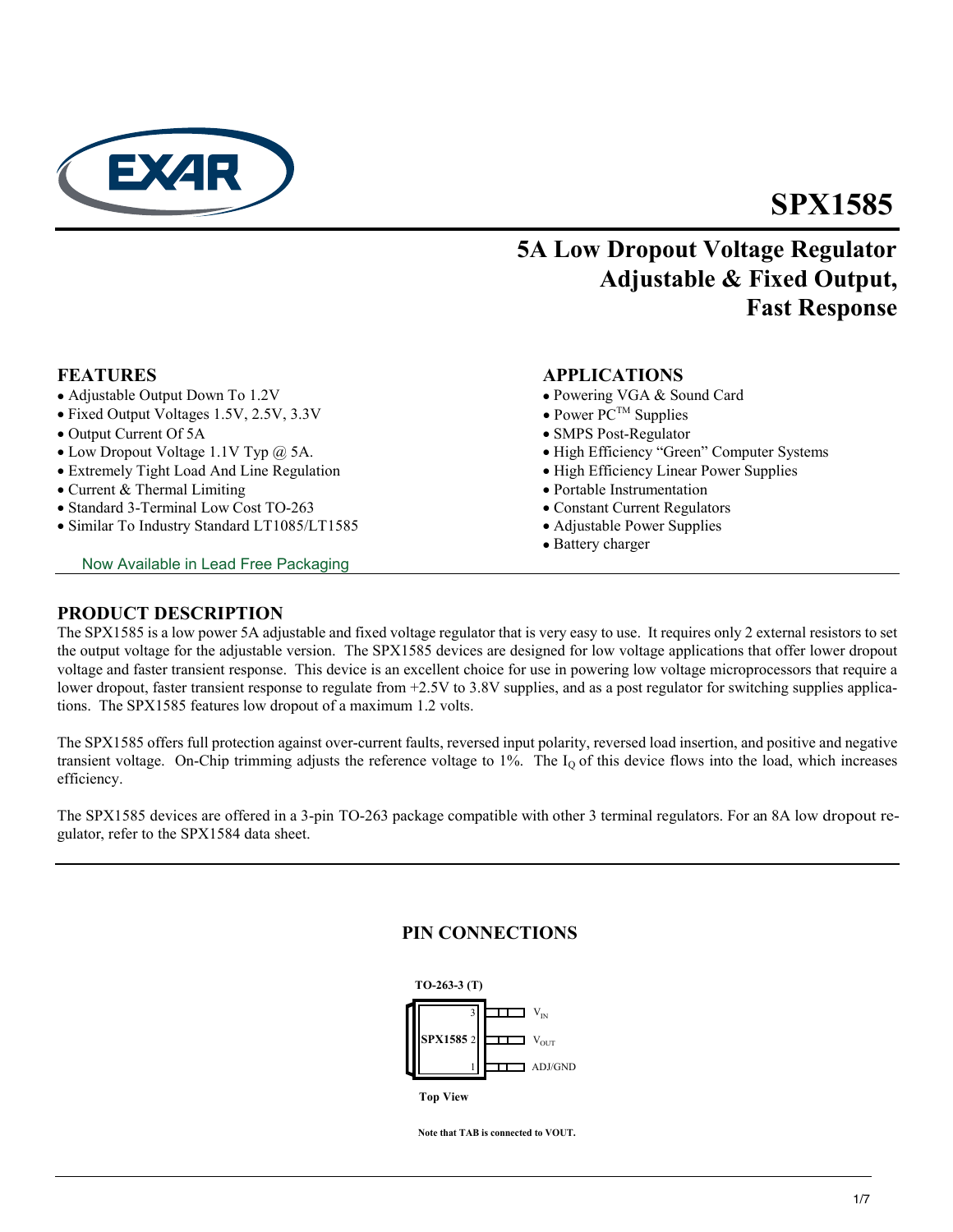## **ABSOLUTE MAXIMUM RATINGS**

| <b>Operating Junction Temperature Range</b> |  |
|---------------------------------------------|--|
|                                             |  |
|                                             |  |
|                                             |  |

Lead Temp. (Soldering, 10 Seconds) .............................. 300°C Input Voltage........................................................ 10V Input to Output Voltage Differential ...................... 10V

# **ELECTRICAL CHARACTERISTICS** (NOTE 1) at  $I_{OUT} = 10mA$ ,  $T_A = 25°C$ , unless otherwise specified.

| <b>PARAMETER</b>                                                                              |                                                                                                                                   | <b>CONDITIONS</b>                      | <b>Typ</b>      | <b>SPX1585A</b> |              | <b>SPX1585</b> |              | <b>UNITS</b>     |
|-----------------------------------------------------------------------------------------------|-----------------------------------------------------------------------------------------------------------------------------------|----------------------------------------|-----------------|-----------------|--------------|----------------|--------------|------------------|
|                                                                                               |                                                                                                                                   |                                        |                 | Min             | Max          | Min            | Max          |                  |
| 1.5V Version                                                                                  |                                                                                                                                   |                                        |                 |                 |              |                |              |                  |
| Output Voltage (Note 2)                                                                       | SPX1585-1.5V, $0 < I_{OUT} < 5A$ , 3.3V <v<sub>IN &lt; 10V</v<sub>                                                                |                                        | 1.5             | 1.485           | 1.515        | 1.47           | 1.53         | V                |
|                                                                                               |                                                                                                                                   |                                        |                 | 1.47            | 1.53         | 1.455          | 1.545        |                  |
| 2.5V Version                                                                                  |                                                                                                                                   |                                        |                 |                 |              |                |              |                  |
| Output Voltage (Note 2)                                                                       | SPX1585-2.5V, $0 < I_{OUT} < 5A$ , 4.0V < V <sub>IN</sub> < 10V                                                                   |                                        | 2.5             | 2.475           | 2.525        | 2.45           | 2.55         | $\mathbf{V}$     |
|                                                                                               |                                                                                                                                   |                                        |                 | 2.45            | 2.55         | 2.425          | 2.575        |                  |
| 3.3V Version                                                                                  |                                                                                                                                   |                                        |                 |                 |              |                |              |                  |
| Output Voltage (Note 2)<br>SPX1585-3.3V, $0 < I_{OUT} < 5A$ , 4.8V <v<sub>IN &lt; 10V</v<sub> | 3.3                                                                                                                               | 3.267                                  | 3.333           | 3.234           | 3.366        | V              |              |                  |
|                                                                                               |                                                                                                                                   |                                        |                 | 3.234           | 3.366        | 3.069          | 3.399        |                  |
|                                                                                               |                                                                                                                                   |                                        |                 |                 |              |                |              |                  |
|                                                                                               |                                                                                                                                   |                                        |                 |                 |              |                |              |                  |
|                                                                                               |                                                                                                                                   |                                        |                 |                 |              |                |              |                  |
| <b>All Voltage Options</b>                                                                    |                                                                                                                                   |                                        |                 |                 |              |                |              |                  |
| Reference Voltage (Vref)                                                                      | $V_{IN} \leq 7V$ , $P \leq P_{MAX}$<br>$1.5V \leq (V_{IN} - V_{OUT}) \leq 5.75V$ , $10mA \leq I_{OUT} \leq 5A$                    |                                        | 1.250           | 1.225           | 1.270        | 1.225          | 1.270        | $\mathbf{V}$     |
| Min. Load Current (Note 3)                                                                    | $1.5V \leq (V_{IN} - V_{OUT}) \leq 5.75V$                                                                                         |                                        | 5               |                 | 10           |                | 10           | mA               |
| Line Regulation ( $\Delta Vref(Vin)$ )                                                        | 2.75V $\leq$ V <sub>IN</sub> $\leq$ 7V, Iout=10mA, T <sub>J</sub> =25°C<br>(Note 3)                                               |                                        | 0.005           |                 | 0.2          |                | 0.2          | $\frac{0}{0}$    |
|                                                                                               | $V_{IN} \le 7V$ , $I_{OUT} = 0$ mA, $T_J = 25$ °C (Note 2)                                                                        |                                        | 0.005           |                 | 0.2          |                | 0.2          |                  |
| Load Regulation( $\Delta Vref(Iout)$ )                                                        | $10 \text{mA} \leq I_{\text{OUT}} \leq 5 \text{A}, (V_{\text{IN}}-V_{\text{OUT}})=3 \text{V}, T_{\text{J}}=25 \text{°C}$ (Note 3) |                                        | 0.05            |                 | 0.3          |                | 0.3          | $\frac{0}{0}$    |
|                                                                                               | $0 \leq I_{\text{OUT}} \leq 5A$ , $V_{\text{IN}} = 7V$ , T <sub>J</sub> =25°C (Note 2)                                            |                                        | 0.05            |                 | 0.3          |                | 0.3          |                  |
| <b>Dropout Voltage</b>                                                                        | $\Delta V_{REF}=1\%$<br>$I_{OUT} = 5A$ (Note 3)<br>$I_{OUT}$ < 5A (Note 2)                                                        |                                        | 1.1             |                 | 1.2          |                | 1.2          |                  |
| Current Limit                                                                                 | $V_{IN} = 7V$                                                                                                                     |                                        | 6               | 5.2             |              | 5.2            |              | А                |
| Iout(MAX)                                                                                     | $1.4V \leq (V_{IN} - V_{OUT})$ (Note3)                                                                                            |                                        |                 |                 |              |                |              |                  |
| Long Term Stability                                                                           | T <sub>A</sub> =125°C, 1000 Hrs.                                                                                                  |                                        | 0.3<br>(Note 2) |                 | $\mathbf{1}$ |                | $\mathbf{1}$ | $\frac{0}{0}$    |
| Thermal Regulation<br>$(\Delta Vout(Pwr))$                                                    | $T_A = 25$ °C, 20 ms pulse                                                                                                        |                                        | 0.01            |                 | 0.020        |                | 0.020        | $\frac{9}{6}$    |
| Temperature Stability<br>$(\Delta Vout(T))$                                                   |                                                                                                                                   |                                        | 0.25            |                 |              |                |              | $\frac{0}{0}$    |
| Output Noise, RMS                                                                             | 10Hz to 10kHz<br>$T_A = 25$ °C                                                                                                    |                                        | 0.003           |                 |              |                |              | $\frac{1}{2}$ Vo |
| <b>Thermal Resistance</b>                                                                     | Junction to Tab<br>TO-220<br>Junction to Ambient                                                                                  |                                        |                 |                 | 3.0          |                | 3.0          | $\rm ^{o}C/W$    |
|                                                                                               |                                                                                                                                   |                                        |                 |                 | 60           |                | 60           |                  |
|                                                                                               | <b>DD</b> Package                                                                                                                 | Junction to Tab<br>Junction to Ambient |                 |                 | 3.0          |                | 3.0          |                  |
|                                                                                               |                                                                                                                                   |                                        |                 |                 | 60           |                | 60           |                  |

The Bold specifications apply to the full operating temperature range.

Note 1: Changes in output voltage due to heating effects are covered under the specification for thermal regulation.

Note 2: Fixed Version Only

Note 3: Adjustable Version Only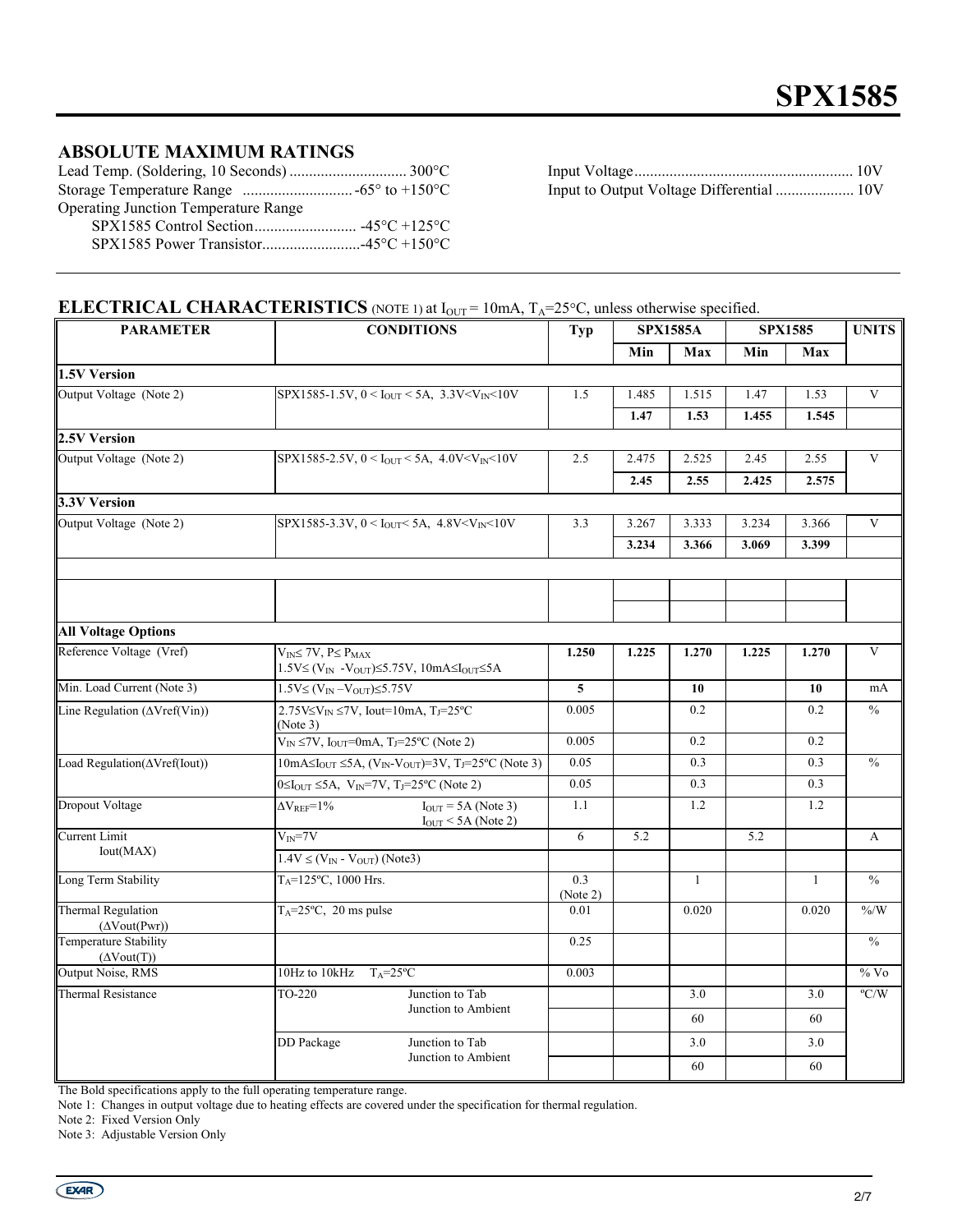# **APPLICATION HINTS**

The SPX1585 incorporates protection against over-current faults, reversed load insertion, over temperature operation, and positive and negative transient voltages. However, the use of an output capacitor is required in order to insure the stability and the performance of the device.

#### **Stability**

The output capacitor is part of the regulator's frequency compensation system. Either a 22µF aluminum electrolytic capacitor or a  $10\mu$ F solid tantalum capacitor between the output terminal and ground guarantees stable operation for all operating conditions. The recommended value for ESR is 0.5Ohms or less.

However, in order to minimize overshoot and undershoot, and therefore optimize the design, please refer to the section 'Ripple Rejection'.

#### **Ripple Rejection**

Ripple rejection can be improved by adding a capacitor between the ADJ pin and ground. When ADJ pin bypassing is used, the value of the output capacitor required increases to its maximum  $(220 \mu F)$  for an aluminum electrolytic capacitor, or  $47 \mu F$  for a solid tantalum capacitor). If the ADJ pin is not bypassed, the value of the output capacitor can be lowered to 10µF for an electrolytic aluminum capacitor or 4.7µF for a solid tantalum capacitor.

However the value of the ADJ-bypass capacitor should be chosen with respect to the following equation:  $C = 1 / (6.28 * F_R * R_1)$ 

Where  $C =$  value of the capacitor in Farads (select an equal or larger standard value),  $F_R$  = ripple frequency in Hz,  $R_1$  = value of resistor  $R_1$  in Ohms.

If an ADJ-bypass capacitor is used, the amplitude of the output ripple will be independent of the output voltage. If an ADJbypass capacitor is not used, the output ripple will be proportional to the ratio of the output voltage to the reference voltage:

 $M = V_{OUT} / V_{REF}$ 

Where  $M =$  multiplier for the ripple seen when the ADJ pin is optimally bypassed.  $V_{REF}$  = Reference Voltage

#### **Reducing parasitic resistance and inductance**

One solution to minimize parasitic resistance and inductance is to connect in parallel capacitors. This arrangement will improve the transient response of the power supply if your system requires rapidly changing current load condition.

#### **Thermal Consideration**

Although the SPX1585 offers some limiting circuitry for overload conditions, it is necessary not to exceed the maximum junction temperature, and therefore to be careful about thermal resistance. The heat flow will follow the lowest resistance path, which is the Junction-to-case thermal resistance. In order to insure the best thermal flow of the component, a proper mounting is required. Note that the case of the device is electrically connected to the output. If the case must be electrically isolated, a thermally conductive spacer can be used. However do not forget to consider its contribution to thermal resistance.

#### Assuming:

 $V_{IN} = 10V$ ,  $V_{OUT} = 5V$ ,  $I_{OUT} = 1.5A$ ,  $T_A = 50^{\circ}C/W$ ,  $\theta_{\text{Heatsink Case}}$ = 6°C/W,  $\theta_{\text{Heatsink Case}}$  = 0.5°C/W,  $\theta_{\text{JC}}$  = 3°C/W

Power dissipation under this condition  $P_D = (V_{IN} - V_{OUT}) * I_{OUT} = 7.5W$ 

Junction Temperature  $T_J = T_A + P_D$  \* ( $\theta_{Case-HS}$  +  $\theta_{HS}$   $\theta_{JC}$ )

For the Control Section  $T_1 = 50 + 7.5*(0.5 + 6=3) = 121.25$ °C 121.25°C <  $T_{J \text{(max)}}$  for the Control & Power Sections.

In both conditions, reliable operation is insured by adequate junction temperature.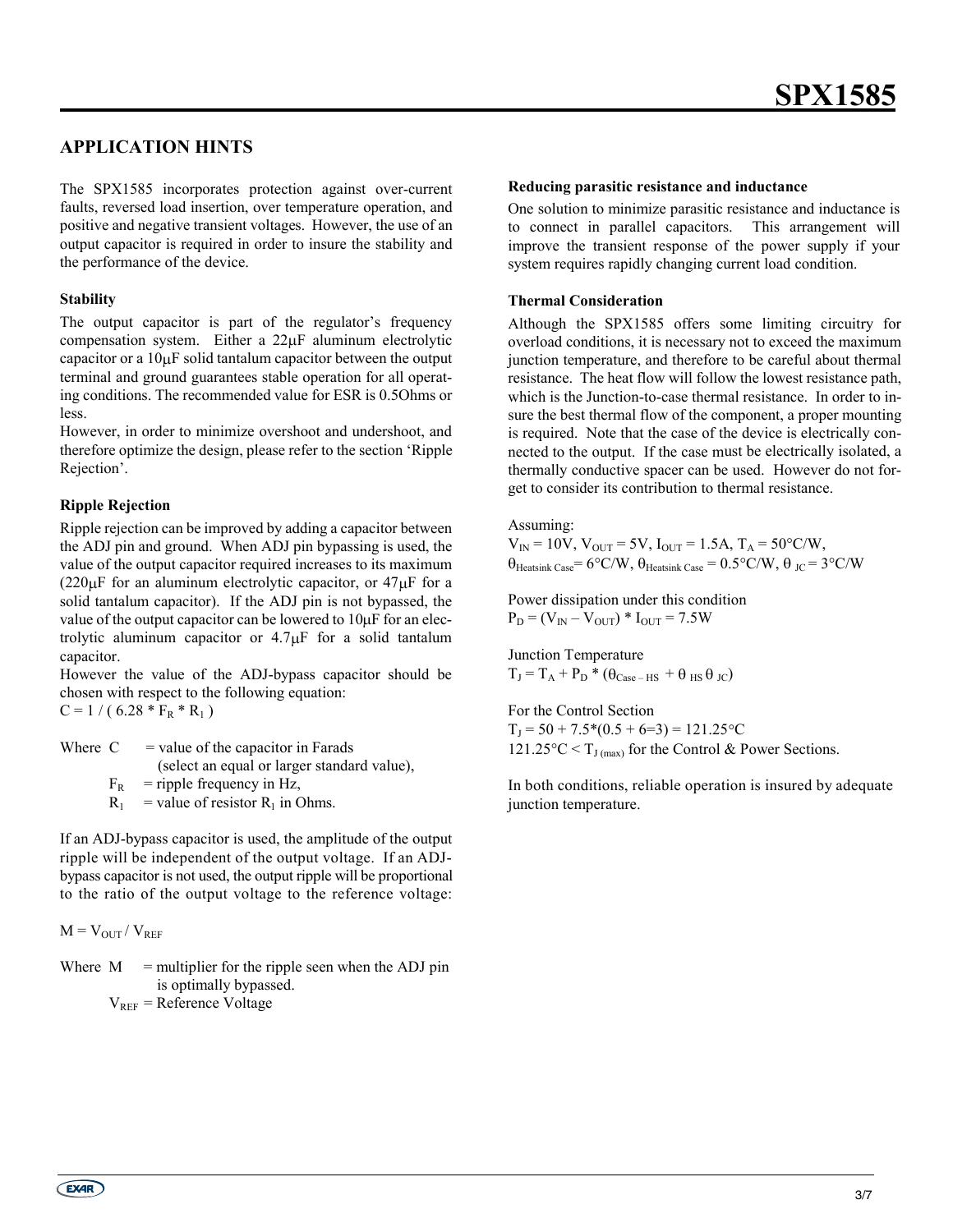#### **Basic Adjustable Regulator**



**Fig.2 Basic Adjustable Regulator**

#### **Output Voltage**

Consider Figure 2. The resistance  $R_1$ generates a constant current flow, normally the specified load current of 10mA. This current will go through the resistance  $R_2$  to set the overall output voltage. The current  $I_{ADJ}$  is very small and constant. Therefore its contribution to the overall output voltage is very small and can generally be ignored.



**Fig.3 Basic Adjustable Regulator**

#### **Load Regulation**

Parasitic line resistance can degrade load regulation. In order not to affect the behavior of the regulator, it is best to connect directly the  $R_1$  resistance from the resistor divider to the case, and not to the load. For the same reason, it is best to connect the resistor  $R_2$  to the Negative side of the load.



**Basic Fixed Regulator**

#### **Output Voltage**

The fixed voltage LDO voltage regulators are simple to use regulators since the  $V_{\text{OUT}}$  is preset to the specifications. It is important, however, to provide the proper output capacitance for stability and improvement. For most operating conditions a capacitance of 22uF tantalum or 100uF electrolytic will ensure stability and prevent oscillation.

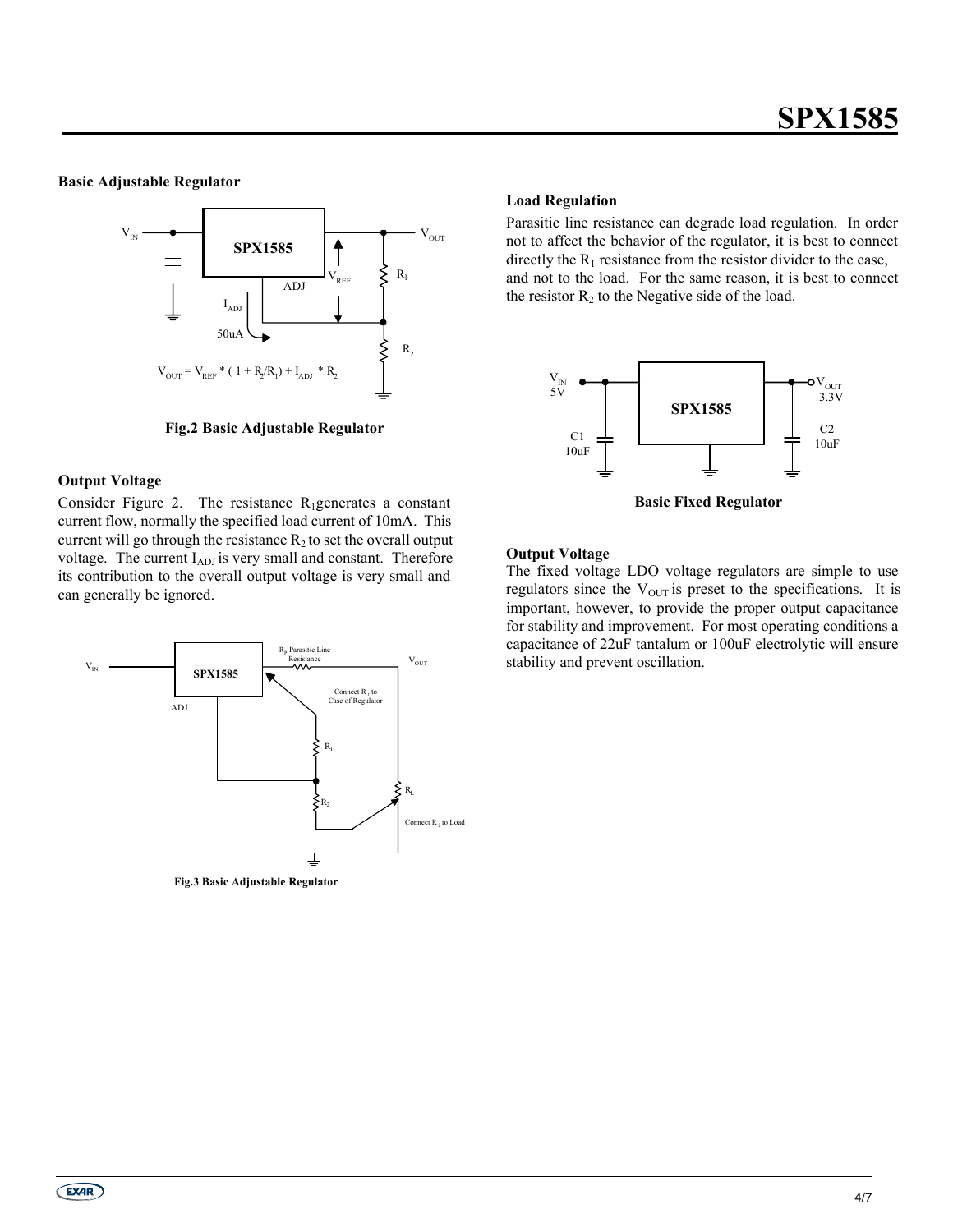# **TYPICAL APPLICATIONS**



**Fig. 4 5A Current output Regulator**





**Fig. 6 Improving Ripple Rejection**



Note A:  $V_{IN(MIN)} = (Intended V_{OUT}) + (V_{DROPOUT(MAX)})$ 

#### **Fig.7 5V Regulator with Shutdown**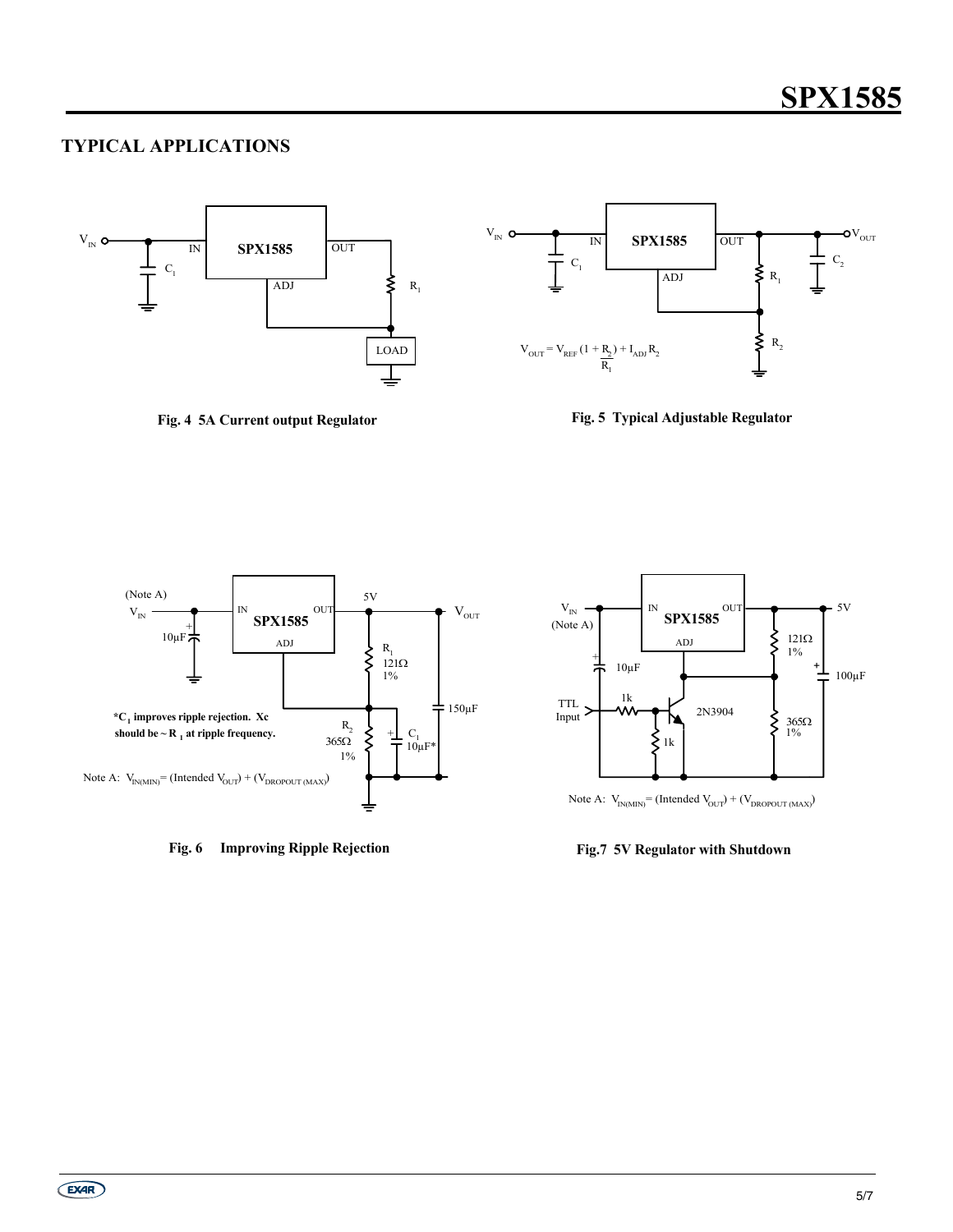## **TYPICAL CHARACTERISTICS**



# **TYPICAL PERFORMANCE CHARACTERISTICS**



 $(x)$